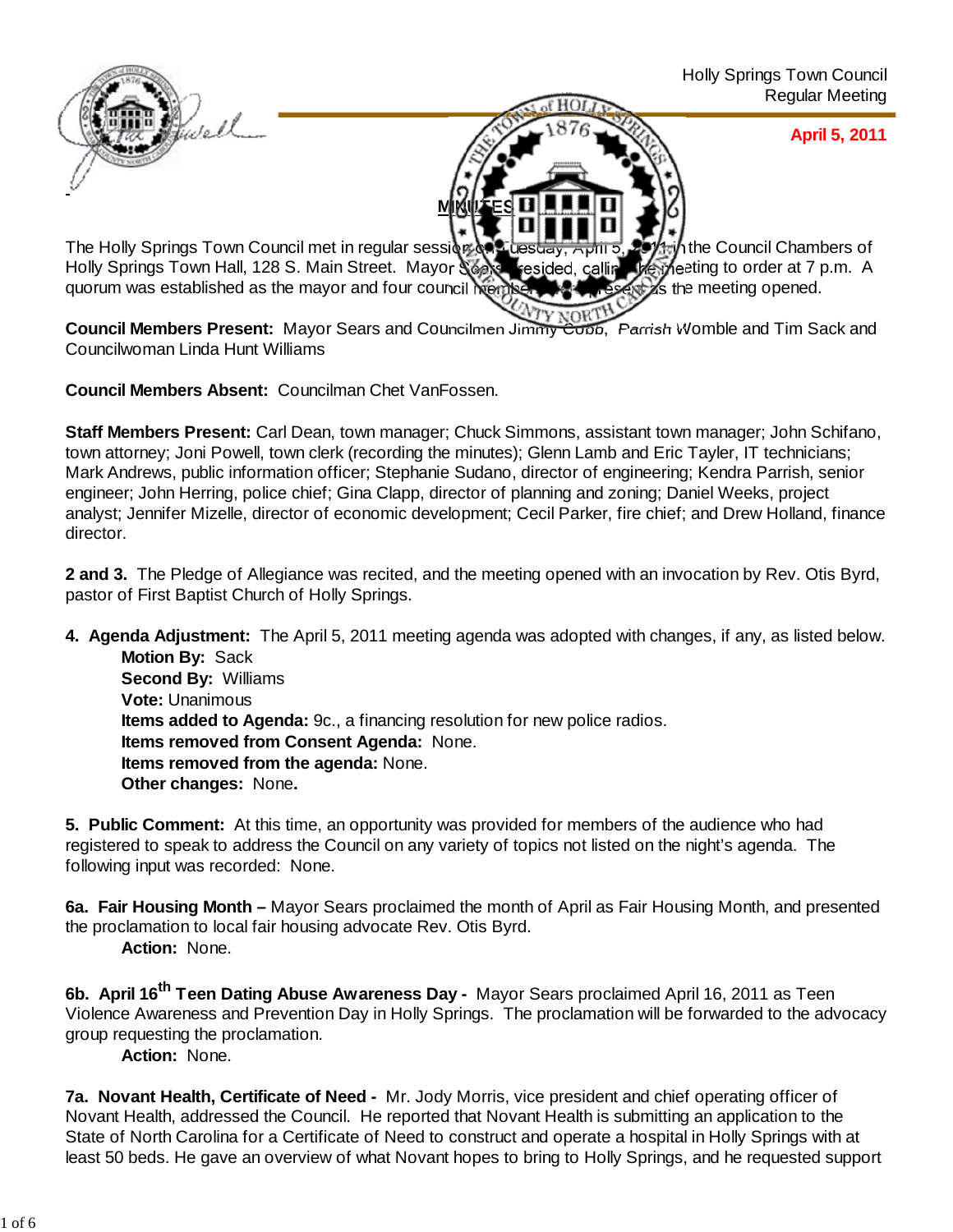of the application from the Town Council in the form of a resolution.

 Councilman Sack said this project would be a welcomed and much-needed enhancement to healthcare in southern Wake and northern Harnett Counties, and he added that the deadline to provide letters of support is April 13.

 Mr. Dean noted that Rex Healthcare also is applying for hospital beds for a Holly Springs hospital facility. It would seem, he said, that Holly Springs is very fortunate to have both Rex and Novant Health.

 Mayor Sears introduced Fuquay-Varina Mayor John Byrne who provided a resolution of support for Novant from his town board. He said the resolution received unanimous support from the Fuquay-Varina Board of Commissioners, and the town of Fuquay-Varina supports both hospital plans, which also would benefit Fuquay-Varina.

 **Action:** The Council approved a motion to adopt Resolution 11-09 supporting the Novant Healthcare application for a Certificate of Need for hospital beds.

**Motion By:** Sack **Second By:** Williams, Cobb and Womble **Vote:** Unanimous A *copy Resolution 11-09 is incorporated in these minutes as an addendum page.*

**7b. Southwest Transportation Area Study -** Ms. Parrish briefed the Council on a major regional transportation planning effort/study that recently was begun by the Capital Area Metropolitan Planning Organization (CAMPO) for southwest Wake County.

 Holly Springs is a voting member of CAMPO, which is the regional transportation planning body for the area including Wake County and other surrounding counties. The study is called the Southwest Area Study (SWAS) and will encompass all and/or portions of Holly Springs, Apex, Fuquay-Varina, Harnett County, Angier, BRAC (Fayetteville) and Wake County.

 Ms. Parrish is the Holly Springs/CAMPO representative on the SWAS Core Technical Team, and Ms. Sudano is the HS/CAMPO representative on the SWAS Study Oversight Committee. Staff will be coordinating closely with several other town departments whose input will be necessary – Planning, Economic Development, and Parks & Recreation. In addition, the Council will be invited to participate in the study as stakeholders, which will be undertaken over the next 18 months – your input will be requested in many of the areas that support and relate to transportation planning.

 This is the first study of this scope and type in the CAMPO area. Staff sees this study as very beneficial for our community in that it will help establish a higher profile on transportation needs in southwest Wake County with both CAMPO and the North Carolina Department of Transportation (NCDOT), the primary funding decision makers for transportation money. CAMPO selected Kimley Horne & Associates as the primary consultant for the project, with several sub-consultants. The attached project work plan contains more detailed background, study area boundaries, objectives, schedule, etc.

 In brief, the study area covers the region located southwest of the U.S. Hwy. 64 / U.S. Hwy. 1 interchange including the northern portion of Harnett County (please see the attached map of the proposed study area.)

 This project is an 18-month endeavor and is jointly funded (\$800,000) between NCDOT and CAMPO. CAMPO will be conducting / leading the planning study; the study will propose land development and transportation improvement strategies for the southwest area of the MPO jurisdiction from a growthmanagement perspective.

 "Symposiums" are planned in which elected officials, appointed officials, business owners, and other key people in the community will be invited to provide helpful insight and guidance. The first symposium is planned to be held at the Fuquay-Varina Community Center on the morning of April 13. Specific times and invitations for this meeting are forthcoming from the SWAS consultant. This meeting will not be a public forum format; however, there will be a public forum format meeting in May.

 As the project managers for Holly Springs' participation in the SWAS, staff will forward periodic updates to relevant staff and other officials to gain feedback and keep everyone in the loop on this important project.

**Action:** None.

**8. Consent Agenda:** The Council approved a motion to approve all items on the Consent Agenda. The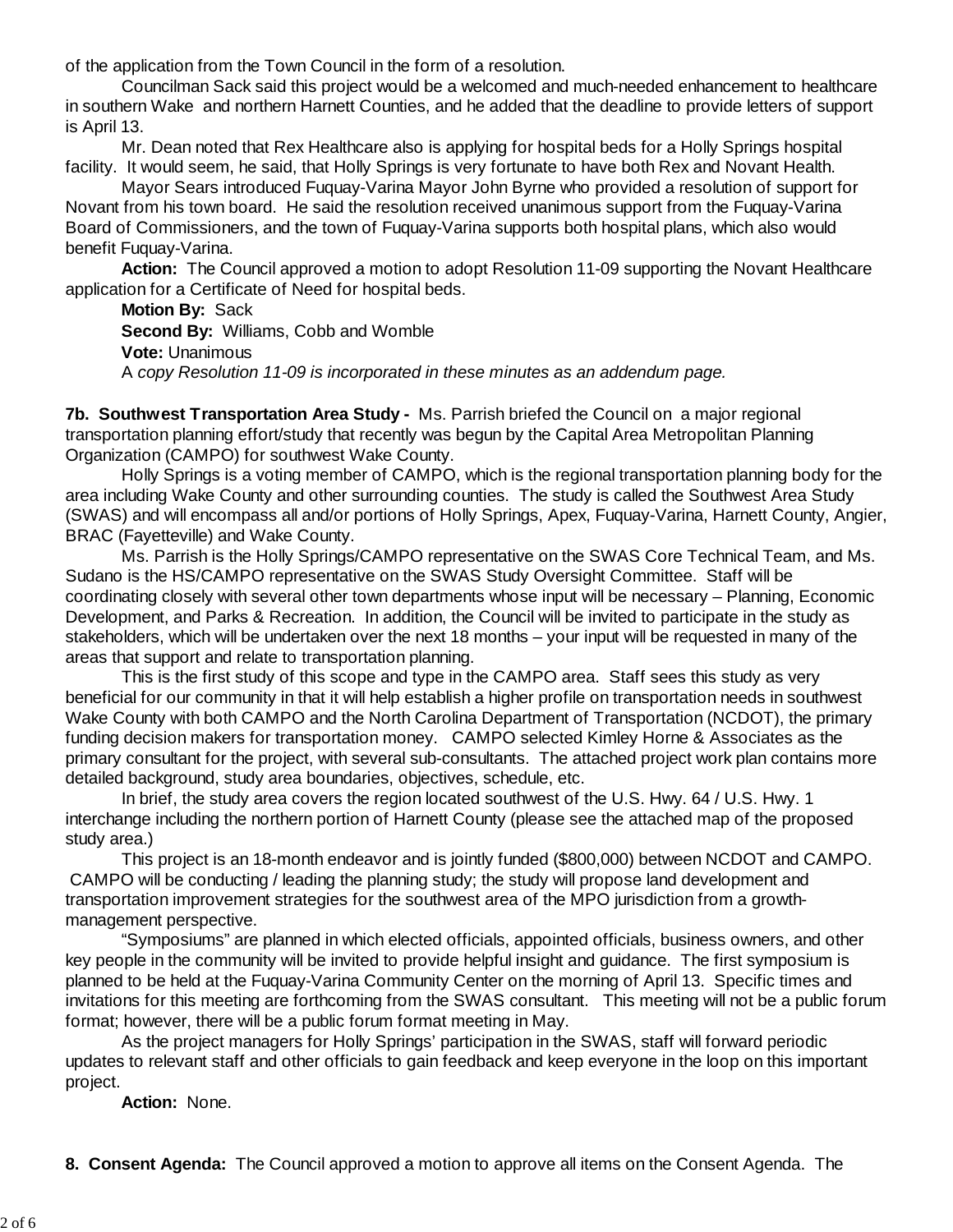motion carried following a motion by Councilman Sack, a second by Councilman Cobb and a unanimous vote. The following actions were affected:

8a. Resolution 11-07 – The Council adopted Resolution 11-07 directing the town clerk to investigate the sufficiency of annexation petition A11-01 and setting a public hearing on the question of annexation for Tuesday, April 19, 2011. *A copy of Resolution 11-07 is incorporated into these minutes as an addenda page.*

8b. Resolution 11-08 – The Council adopted Resolution 11-08 updating the Town's hazard mitigation plan. *A copy of Resolution 11-08 is incorporated into these minutes as addenda pages.*

8c. Budget Amendments, \$970 – The Council adopted amendment to the FY 2010-11 budget in the amount of \$970 to receive insurance proceeds for a damaged vehicle.A c*opy of the budget amendments are incorporated into these minutes as an addenda page.*

8d. Resolution 11-010 - The Council adopted Resolution 11-10 declaring surplus property. *A copy of Resolution 11-10 is incorporated into these minutes as an addendum page.*

8e. Irving Parkway Extension Project – The Council approved the purchase of materials and installation of a 12-inch waterline along Irving Parkway Extension*.*

**9a. Bass Lake Park Enhancement Project –** Ms. Parrish said the Engineering Department is working to provide the soon-to-be constructed Bass Lake picnic shelter and existing Sanders house with water and sewer utilities and a turn lane. This work is on-going simultaneously while the Parks and Recreation Department is installing the actual site improvements (picnic shelter, parking lot, etc).

 She said the contract is for design and engineering services for the utility extensions and road widening, including the development of design plans and contract documents for installation of a waterline, force main, small pump station and turn lane on Bass Lake Road. The waterline would be sized to serve the new pavilion along with the retrofitted Sanders' house (fire suppression devices are required to be installed in the Sanders house). The Wooten Company was selected from our consultant database in accordance with our professional selection policy statement and will be working as the consultant on the project.

**Action:** The Council approved a motion to approve a professional services contract with the Wooten Company in the amount of \$31,000 for the Bass Lake Park enhancement project.

**Motion By:** Womble **Second By:** Williams **Vote:** Unanimous

**9b. Water Demand Forecasting -** Ms. Sudano said as a member of the Jordan Lake Partnership, Holly Springs is participating in a project to update regional water demand numbers. This task will be beneficial to the Town in planning the timing of future required infrastructure upgrades in the Harnett County transmission system, as well as in assembling the data necessary preparatory for the Town's required submission of an updated Water Supply Plan to the State in the first quarter of 2012.

 She said while the proposed covers both preparing the demand forecasting and a water supply plan update, only the demand forecasting is being recommended for award at this time. Staff will return to the Council in early 2012 to gain approval of the second water supply plan update task.

 She said that CDM performed the last full water supply plan update and other related work a few years ago and did an excellent job. They are on the Town's consulting services database as well.

**Action:** The Council approved a motion to approve a professional services contract in the amount of \$22,900 with CDM for Task A, preparing a water demand forecast.

**Motion By:** Sack **Second By:** Womble **Vote:** Unanimous

**9c. Police Radio Financing -** Mr. Holland said equest for financing proposals were sent out to banks to bid on our purchase of new police radios. We are looking at financing \$203,200 for three years at 1.94%. RBC Bank offered this favorable term. the Town requested financing proposals banks for the purchase of a 2010 Pierce Contender six-man custom cab fire truck. He said the Town was anticipating financing \$365,000 for either a three-, four- or five-year term.

He said the Town received seven bank proposals on Friday, Feb. 25. Of the proposals, the most beneficial for the Town was the rate offered by RBC Centura Bank, which offered a 1.740% interest rate over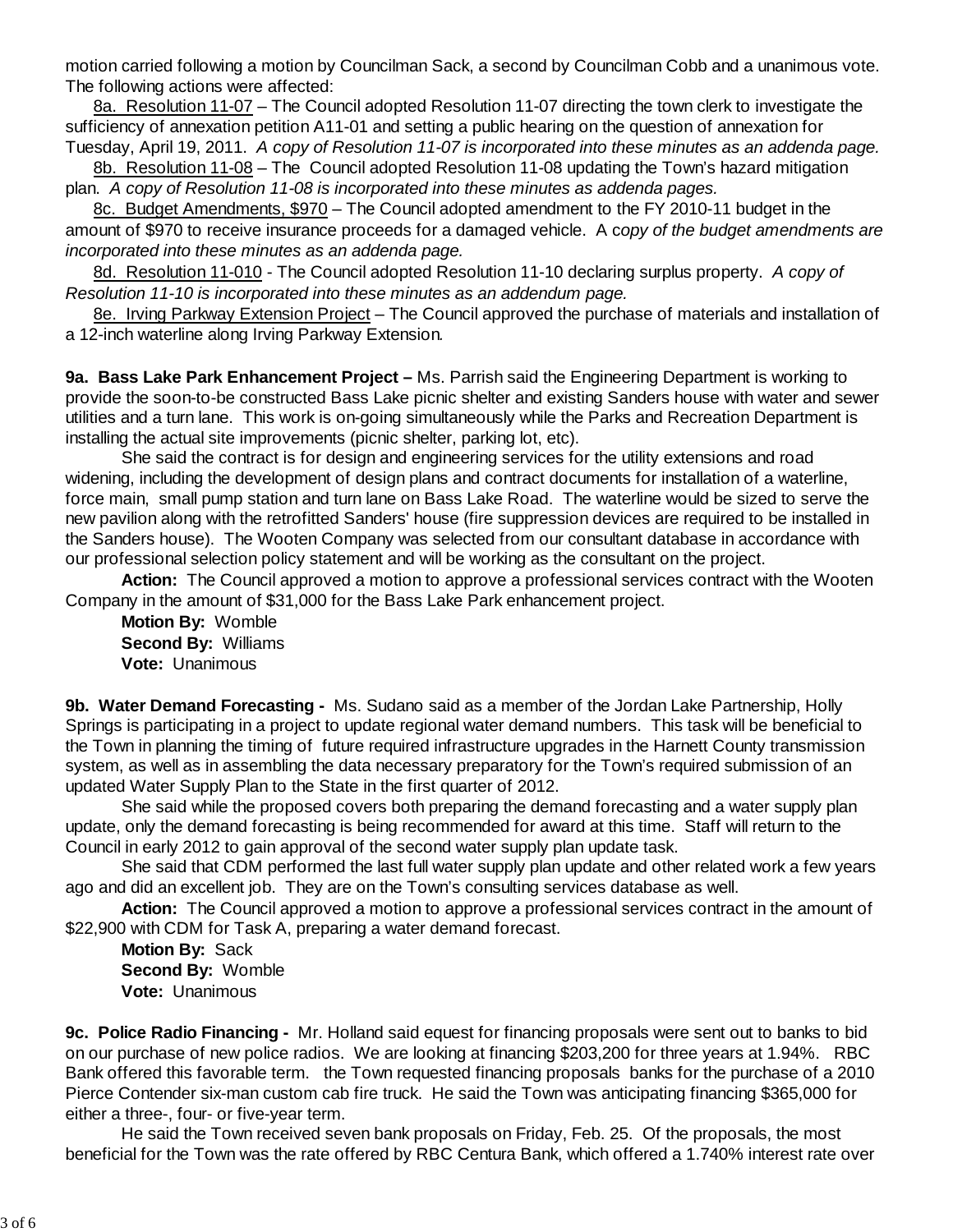three years. Annual payments would be \$125,925, and the Town would pay a total of \$12,775 in interest over the life of the loan.

Mr. Holland reviewed the bids with the Council and recommend an to award to RBC Centura Bank for financing the amount of \$365,000 with an annual interest rate of 1.740% over a three-year term. **Action:** The Council approved a motion to adopt Resolution 11-04.

Mayor Sears introduced the following resolution which was read into the minutes:

## **A RESOLUTION OF THE HOLLY SPRINGS TOWN COUNCIL AUTHORIZING THE EXECUTION AND DELIVERY OF AN INSTALLMENT FINANCING CONTRACT IN THE AMOUNT OF \$203,200 WITH RBC CENTURA BANK (USA) TO FINANCE THE ACQUISITION OF CERTAIN EQUIPMENT FOR USE BY THE TOWN OF HOLLY SPRINGS; AUTHORIZING THE EXECUTION AND DELIVERY OF RELATED INSTRUMENTS; AND DETERMINING OTHER MATTERS IN CONNECTION THEREWITH**

**BE IT RESOLVED** by the governing body for the Town of Holly Springs, North Carolina (the "Unit"):

**Section 1.** The governing body of the Unit does hereby find and determine:

- a) The Town of Holly Springs proposes the acquisition of certain equipment, which may include fixtures as more fully described in the hereinafter mentioned Contract (collectively, the "Equipment");
- b) After consideration, the governing body of the Unit has determined that the most advantageous manner of financing thereof is by an installment contract pursuant to Section 160A-20 of the General Statutes of North Carolina, as amended;
- c) Pursuant to Section 160A-20, the Unit is authorized to finance the acquisition of personal property, including fixtures, by installment contracts that create a security interest in the property financed to secure repayment of the financing; and
- d) RBC Bank (USA) has proposed that RBC Bank (USA) enter into an Installment Financing Contract with the Unit to finance the Equipment pursuant to which RBC Bank (USA) will lend the Unit the amount of \$203,200 (the "Contract") and a related Escrow Agreement between the Unit and RBC Bank (USA) (the "Escrow Agreement").

**Section 2.** The governing body of the Unit hereby authorizes and directs the Finance Director to execute, acknowledge and deliver the Contract and Escrow Agreement on behalf of the Unit in such form and substance as the person executing and delivering such instruments on behalf of the Unit shall find acceptable. The Clerk is hereby authorized to affix the official seal of the Town of Holly Springs to the Contract and the Escrow Agreement and attest the same.

**Section 3.** The proper officers of the Unit are authorized and directed to execute and deliver any and all papers, instruments, opinions, certificates, affidavits and other documents and to do or cause to be done any and all other acts and things necessary or proper for carrying out this Resolution and the Contract and the Escrow Agreement.

Section 4. Notwithstanding any provision of the Contract or the Escrow Agreement, no deficiency judgment may be rendered against the Unit in any action for breach of a contractual obligation under the Contract or the Escrow Agreement and the taxing power of the Unit is not and may not be pledged directly or indirectly to secure any moneys due under the Contract, the security provided under the Contract being the sole security for RBC Bank (USA) in such instance.

**Section 5.** The Unit covenants that, to the extent permitted by the Constitution and laws of the State of North Carolina, it will comply with the requirements of the Internal Revenue Code of 1986, as amended (the "Code") as required so that interest on the Unit's obligations under the Contract will not be included in the gross income of RBC Bank (USA).

**Section 6.** The Unit hereby represents that it reasonably expects that it, all subordinate entities thereof and all entities issuing obligations on behalf of the Unit will issue in the aggregate more than \$10,000,000 of tax-exempt obligations, including the Contract (not counting private-activity bonds except for qualified 501(c)(3) bonds as defined in the Code) during calendar year 2011. In addition, the Unit hereby designates the Contract and its obligations under the Contract as a "non-bank qualified tax-exempt obligation" for the purposes of the Code.

**Section 7.** This Resolution shall take effect immediately upon its passage.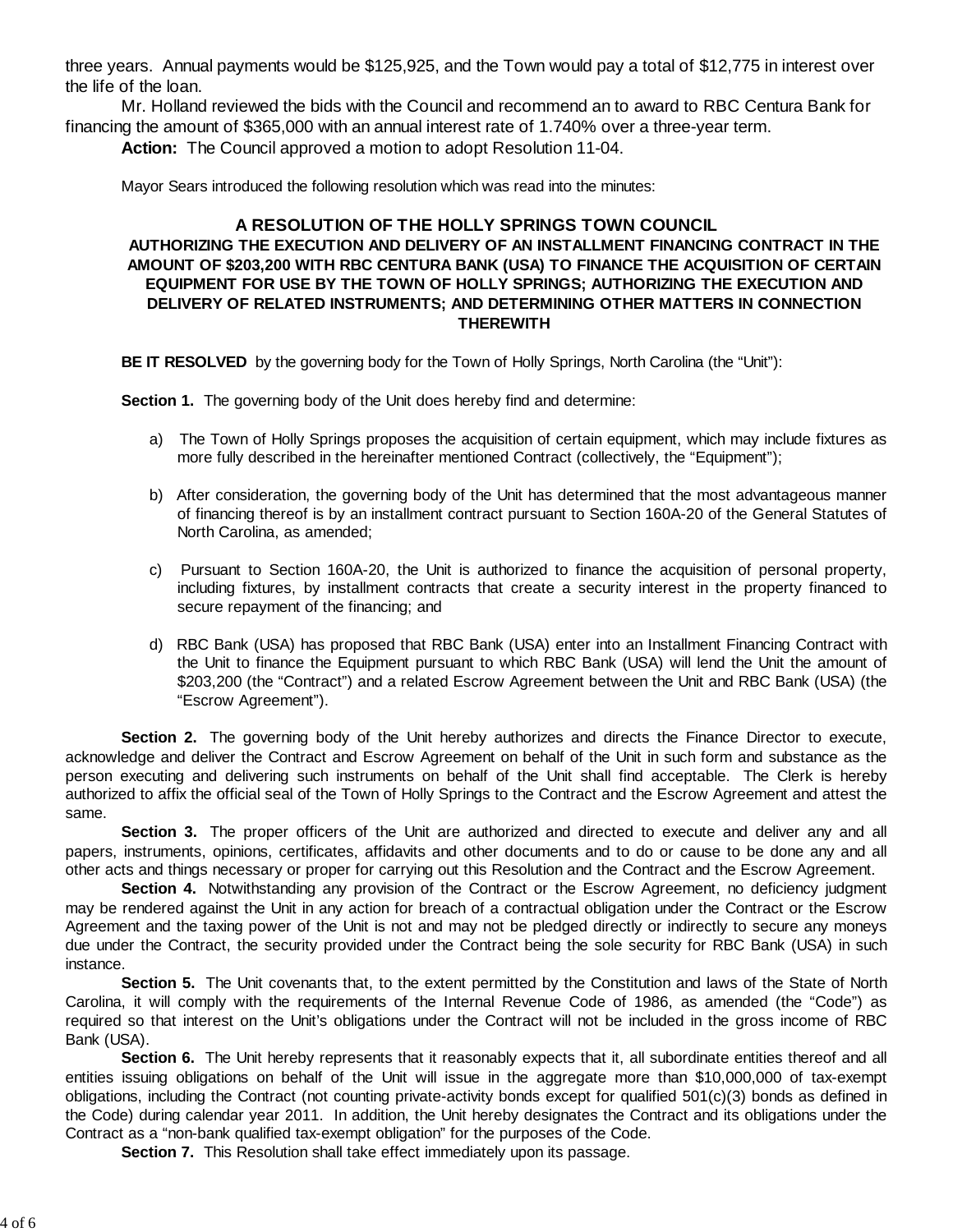Upon motion of Councilman Sack and a second by Williams , the foregoing resolution entitled **"A RESOLUTION OF THE HOLLY SPRINGS TOWN COUNCIL AUTHORIZING THE EXECUTION AND DELIVERY OF AN INSTALLMENT fINANCING CONTRACT IN THE AMOUNT OF \$203,200 WITH RBC CENTURA BANK (USA) TO FINANCE THE ACQUISITION OF CERTAIN EQUIPMENT FOR USE BY THE TOWN OF HOLLY SPRINGS; AUTHORIZING THE EXECUTION AND DELIVERY OF RELATED INSTRUMENTS; AND DETERMINING OTHER MATTERS IN CONNECTION THEREWITH" was adopted by the following vote: Ayes: 4 Nays: 0**

PASSED AND ADOPTED this 5th day of April, 2011.

## **10. Other Business:** None**.**

**11. Manager's Report:** Mr. Dean reported that the Town has finally received State permission to administer its reclaimed water system; and that the state of the town presentation sponsored by the Chamber will be held on April 26.

**12. Closed Session:** The Council approved a motion to enter into Closed Session, pursuant to NCGS 143-318.11(a)(4), to discuss the possible location or expansion of a business or industry; and pursuant to NCGS 143-318.11(a)(5) to instruct staff and the town attorney regarding negotiations to acquire property.

 **Motion By:** Sack **Second By:** Williams **Vote:** Unanimous.

## **General Account Closed Session – April 5, 2011**

 In Closed Session, the Council discussed with the Town Attorney and gave direction to staff regarding the acquisition of property. The Council took action and then sealed the minutes of this transaction until such time as the purpose of the Closed Session would no longer be frustrated.

 **Action:** The Council approved a motion to seal the minutes, to be unsealed upon the completion of the purchase of approximately 8.5 acres.

 **Motion by:** Cobb **Second by:** Sack **Vote:** Unanimous.

 The Council discussed with the Town Attorney and gave direction to staff regarding options that exist for a company looking at a possible location in Holly Springs. Staff reported on difficulties posed by a property owner who was not consistent with his asking price for a piece of property.

The update was provided for the Council's information, and no action was taken.

 The director of economic development provided an update for the Council's information about a prospective new industry. No action was taken.

 The Town Manager reported that the developers of New Hill Place are asking for financial consideration to help close a large gap in the project. The Council had discussed this at length at its retreat, and the consensus of the Council remains that the Town will not waive fees or contribute heavily to retail development projects.

 **Action:** The Council approved a motion that the Town will not provide fee waivers for retail developments, including those requested by the developers of New Hill Place, beyond what considerations already have been committed to the project.

 **Motion By:** Cobb **Second By:** Womble **Vote:** Unanimous. *-- End of the General Account*